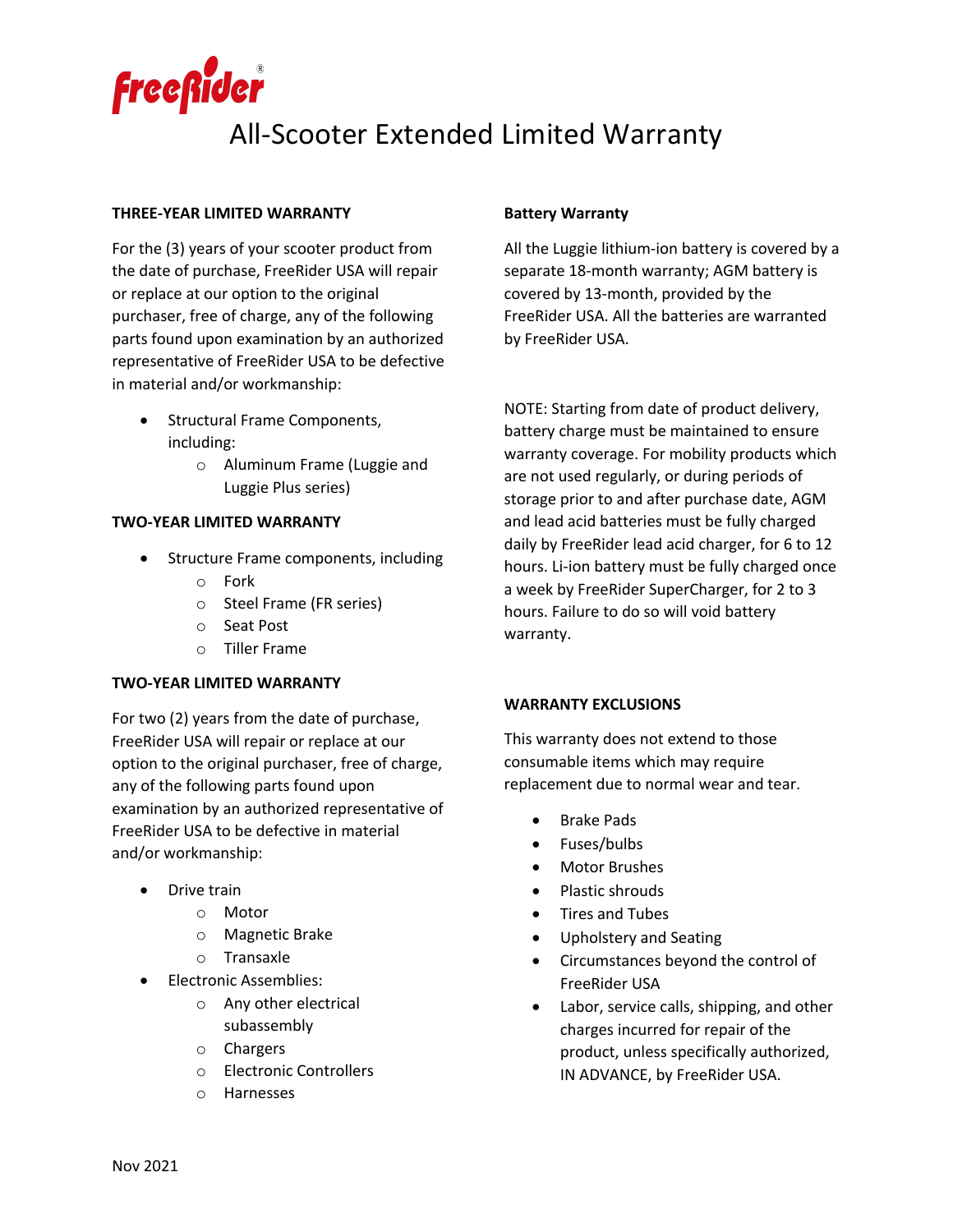

- Repairs and/or modifications made to any part without specific consent from FreeRider USA
	- o Exclusions also include components with damage or failure caused by:
		- **Contamination**
		- § Abuse, misuse, accident, or negligence
		- § Battery fluid spillage or leakage
		- Use other than normal design specifications
		- Improper operation, maintenance, or storage.

**NOTE: If there is an increase in the operational noise level in the transaxle, the warranty does not apply. With normal wear and tear,**  operating noise is expected to increase.

NOTE: Gradual deterioration in performance because the battery has been left in a discharged state, left in cold conditions for an extended period of time, or worn out through heavy use is not covered.

## SERVICE CHECKS AND WARRANTY SERVICE

Warranty service must be performed by an authorized FreeRider USA Provider. Do not return faulty parts to FreeRider USA without prior written authorization. All transportation costs and shipping damage incurred while submitting parts for repair or replacement are the responsibility of the purchaser. Please contact your authorized FreeRider USA Provider for information on the current cost associated with a service visit. There is no other express warranty.

IMPLIED WARRANTIES

Implied warranties, including those of merchantability and fitness for a particular purpose, are limited to one (1) year from the date of original purchase and to the extent permitted by law. Any and all implied warranties are excluded. This is the exclusive remedy. Liabilities for consequential damages under any and all warranties are excluded. Some states do not allow limitations on how long an implied warranty lasts or do not allow the exclusion or limitation of incidental or consequential damages. So, the above limitation or exclusion may not apply to you. This warranty gives you specific rights, and you may also have other rights which vary from state to state.

NOTE: This warranty applies to products sold in United States.

NOTE: The Warranty does not apply to nonauthorized party purchasers such as independent repair shops, body shops or on parts purchased over the counter and not installed by an authorized FreeRider dealer. The warranty on these parts will be for one year from the purchase date for defects for the part replacement only. Labor will not be included. Part failures due to installation errors will not be covered by any FreeRider Part Warranty.

Note: This warranty is non-transferable. The coverage only applies to the original purchaser of the part. Proof of previous purchase and installation at an authorized FreeRider dealer is necessary for coverage. This warranty does not cover parts replaced under your FreeRider mobility equipment.

Note: Equipment used for commercial purposes cannot cover warranty.